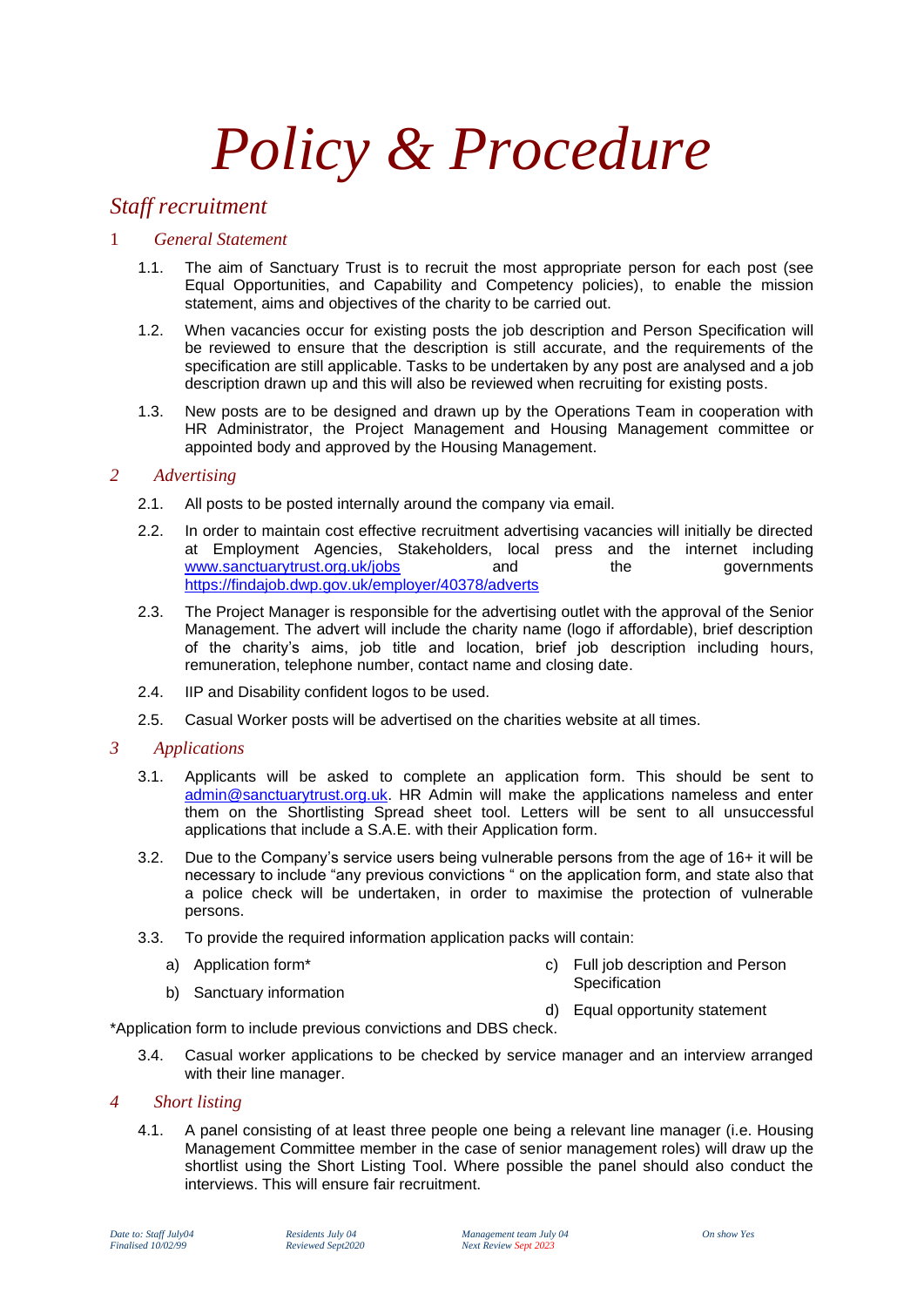- 4.2. The aim would be for all members of the panel to have undertaken recruitment and selection training (at least one panel member must have done so), to provide the best opportunities for the applicants and the service.
- 4.3. With prior consent of the chair, outside persons with specialist knowledge and skills may be co-opted on to the panel for particular posts, where such knowledge or skills are not available from staff or Housing Management committee, in addition to the minimum two.
- 4.4. The panel will use the Job Description, Person Specification and Competency Framework to select candidates. Essential requirements will be weighted higher than desirable.
- 4.5. A minimum and maximum target for interview will be set before selection begins. If minimum requirement is not met, then the panel should decide what action to take such as re-advertising as soon as possible / review job etc.
- 4.6. Successful candidates will be invited for interview and where possible being given the minimum of five days notice.

#### *5 Interviews*

- 5.1. The panel will decide in advance the most appropriate method of selection. Candidates should be informed of the method to be used, and the approximate length of the interview.
- 5.2. Questions will be the same for each applicant in order to offer equal opportunities and will include general health/sicknesses record and will validate information presented in the application form. The questions, time and venue will have regard to the equal opportunities policy. During the interview score sheets will be completed and full notes will be made by all panel members and retained in case of appeals.
- 5.3. Casual worker applications are to be interviewed by the service manager with their line manager.

#### *6 Selection and appointment*

- 6.1. The lead recruiter will notify the HR admin who in turn will notify the Finance Director and CEO
- 6.2. HR admin will send initial recruitment forms for completion by the successful candidate. These include
	- 6.2.1. Sanctuary Trust OFFER LETTER (Template)<br>6.2.2. New Start details Form
	- New Start details Form
	- 6.2.3. PRE Employment Medical Questionnaire
	- 6.2.4. DISCLOSURES AND DISCLOSURE INFORMATION
	- 6.2.5. Done 12b EQUAL OPPORTUNITIES AND DIVERSITY POLICY
	- 6.2.6. Contract X2
- 6.3. Successful candidates will be made a provisional offer of employment subject to satisfactory references, DBS clearance completion of PRE Employment Medical Questionnaire and an up to date sickness record.
- 6.4. Two satisfactory written references are required one of which should be from a current or recent employer except in mitigating circumstances. References should include attendance records and sickness history.
- 6.5. HR admin will send a completed New Starter Details form to the Finance Director.
- 6.6. When the above requirements are met the candidate will be required to sign the Contract and a start date will be negotiated.
- 6.7. All appointments are subject to six months probationary period.
- 6.8. Hr administrator is responsible for ensuring the procedure is followed correctly, or the Chair in the case of Operations Team or Council of Management post.